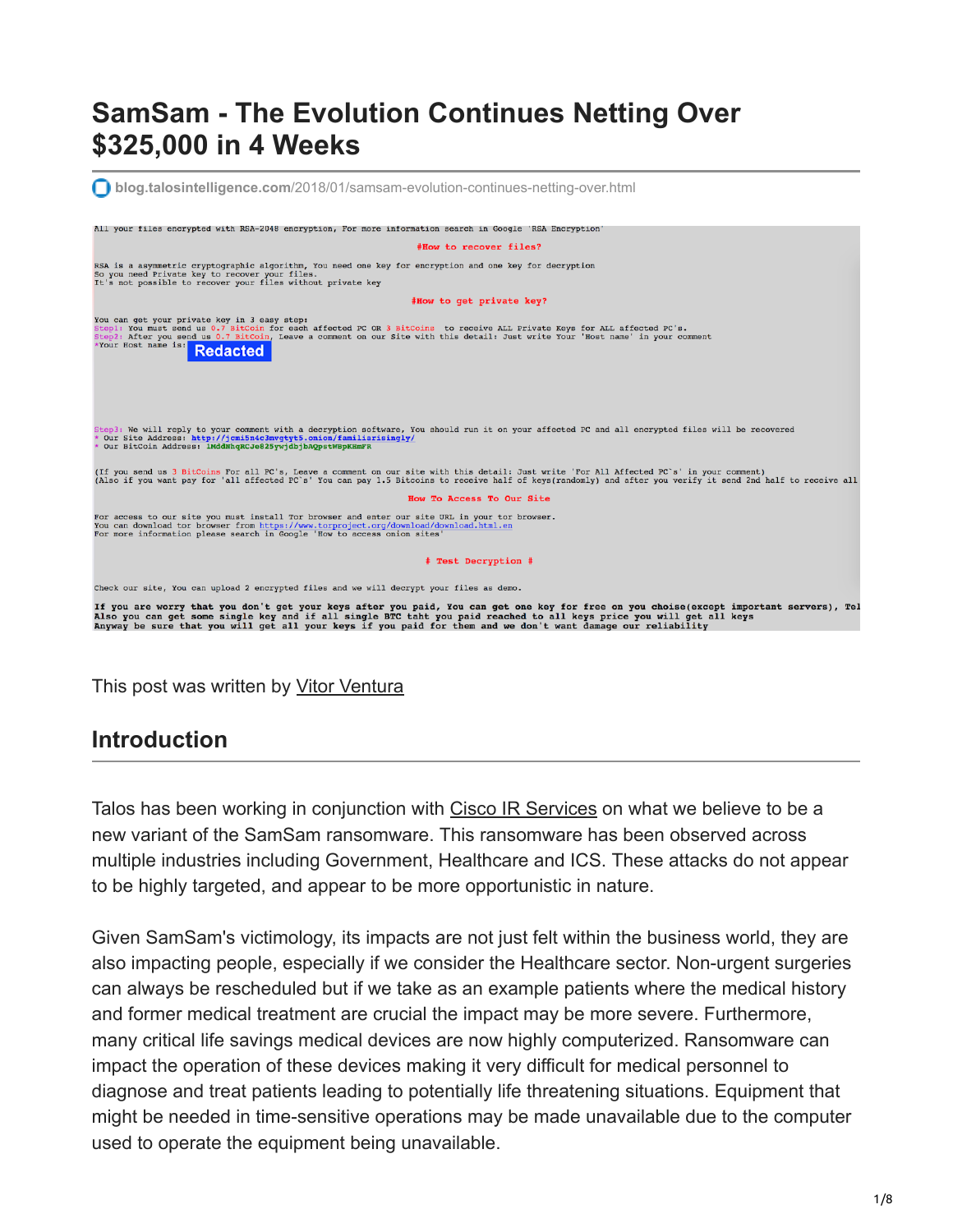The initial infection vector for these ongoing attacks is currently unknown and Talos is investigating this in order to identify it. The history of SamSam indicates that attackers may follow their previous modus operandi of exploiting a host and then laterally moving within their target environment to plant and later run the SamSam ransomware. Previously, we observed the adversaries attacking vulnerable JBoss hosts during a previous wave of [SamSam attacks in 2016.](http://blog.talosintelligence.com/2016/03/samsam-ransomware.html)) Although the infection vector for the new variant is not yet confirmed, there is a possibility that compromised RDP/VNC servers have played a part in allowing the attackers to obtain an initial foothold.

There are no differences between the encryption mechanism used by this current SamSam variant compared to older versions. However, this time the adversaries have added some string obfuscation and improved the anti-analysis techniques used to make detection and analysis marginally more difficult.

This new variant is deployed using a loader which decrypts and executes an encrypted ransomware payload, this loader/payload model represents an improvement in the antiforensic methods used by the malware. Samples containing this loader mechanism have been found as far back as October 2017. The wallet used by SamSam for this wave is shared by multiple infected victims as observed by monitoring the wallet at **1MddNhqRCJe825ywjdbjbAQpstWBpKHmFR**. We are also able to confirm the first payment into this wallet was received on 25th December 2017 - a nice holiday gift for this adversary. This can be confirmed by observing the first wallet transaction found on the Bitcoin blockchain [here](https://blockchain.info/tx/6277cc9899d241f4d4b4eaca0285086d1ad028839ee0368800f45786e472230d). There is a possibility that other Bitcoin wallets are also used but currently Talos is currently unaware of any others.

Similar to the previous variants, we believe the deployment of this SamSam variant to be highly manual, meaning an adversary must take manual action in order to execute the malware. The symmetric encryption keys are randomly generated for each file. The Tor onion service and the Bitcoin wallet address are hardcoded into the payload whilst the public key is stored in an external file with the extension .keyxml.

Additionally, code analysis didn't find any kind of automated mechanism for contacting the Tor Service address which means that the victim identification with the associated RSA private key must be done either manually or by another adversary tool.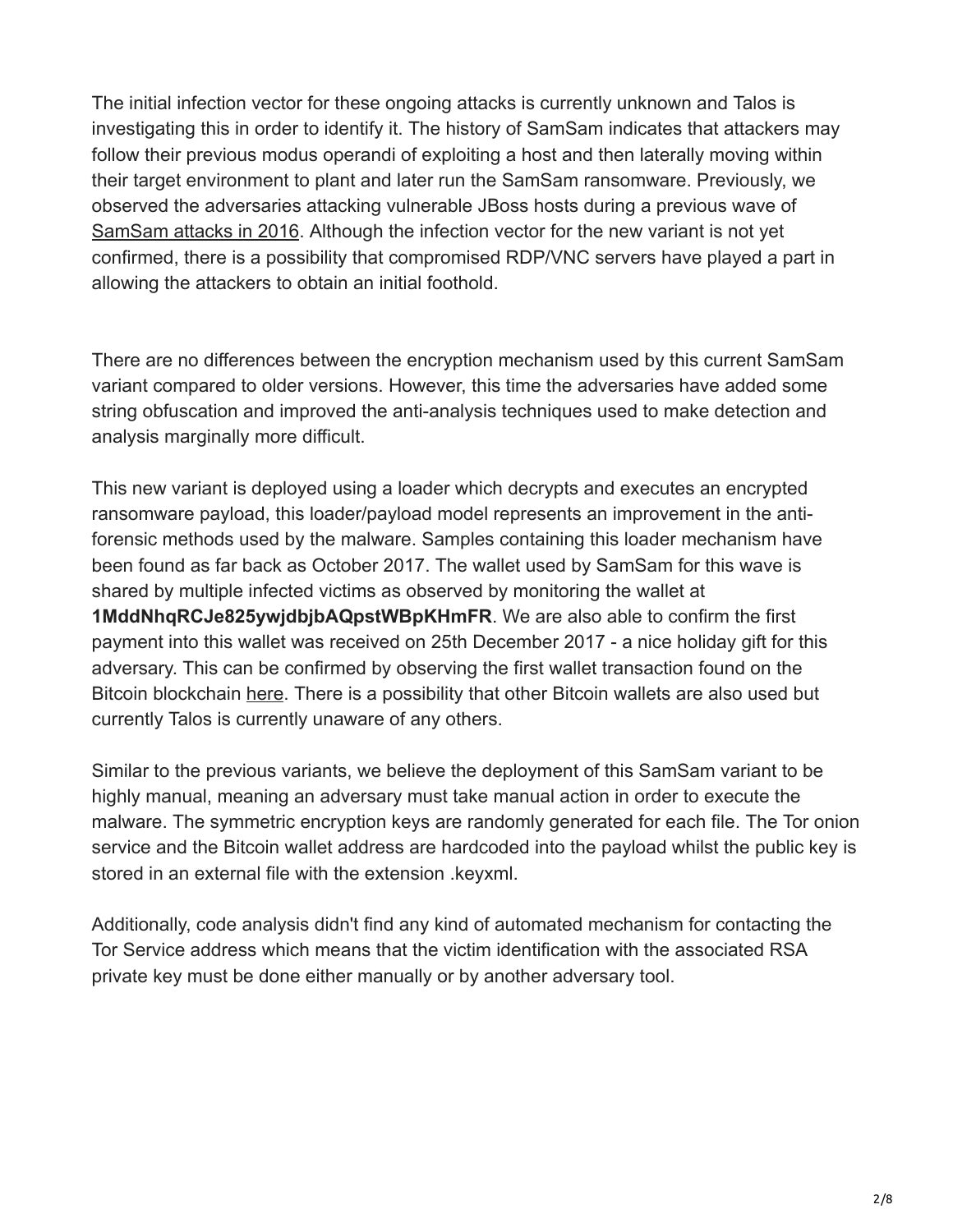

Ransom note displayed by SamSam new variant

In most ransomware the attackers try to convince affected users that they have the ability to decrypt the data after the payment is made. SamSam is no different here and even displays a disclaimer as seen in the above screenshot, stating 'we don't want to damage our reliability' and 'we are honest'.

To this end SamSam adversaries offer free decryption of two files and an additional free key to decrypt one server. Once again SamSam actors show their ability to monitor and laterally move through the network by pointing out they will only provide a key if they believe the server is not an important piece of infrastructure. As with previous versions of SamSam they are advising that messaging the attackers can be performed via their site.

### **The "Runner"**

The adversary has changed their deployment methodology and now they use a loader mechanism called "runner" to execute the payload. Upon execution, the loader will search for files with the extension .stubbin in its execution directory, this file contains the SamSam encrypted .NET Assembly payload. Upon reading the file, the loader decrypts the payload with the password supplied as the first argument and executes it, passing the remaining arguments.

The loader is a very simple .NET assembly with no obfuscation. Comparing both the Initialization Vector (IV) and the code structure it seems like it may have been derived from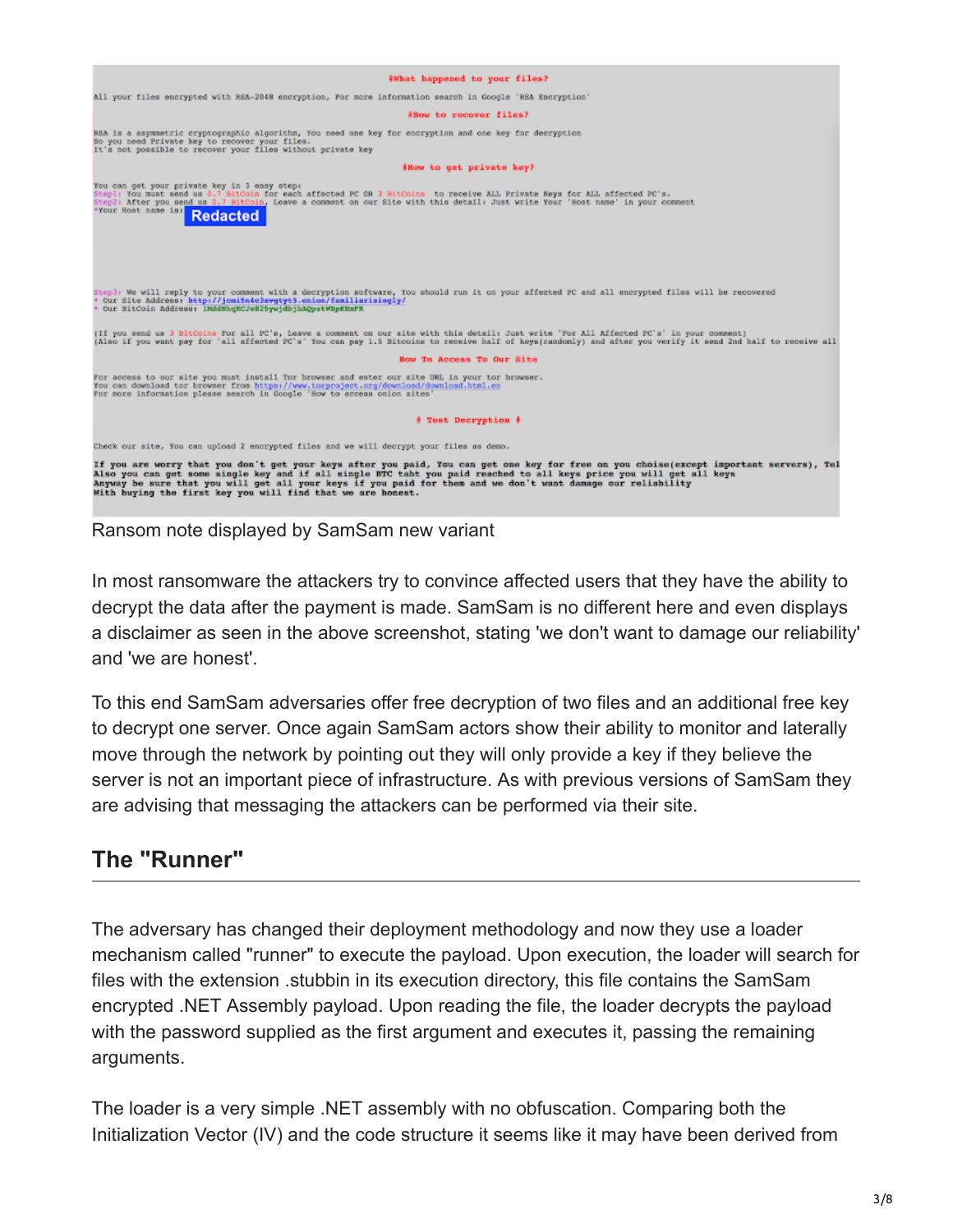an example posted on the [Codeproject.com](https://www.codeproject.com/kb/security/dotnetcrypto.aspx?msg%3D1790665) website.

As you can seen in the images below, the IV used for the Rijndael encryption is the same in both implementations (posted code in hexadecimal, reversed code in decimal due to decompiler implementation).

```
PasswordDeriveBytes pdb = new PasswordDeriveBytes(Password,<br>new byte[] {0x49, 0x76, 0x61, 0x6e, 0x20, 0x4d,<br>0x65, 0x64, 0x76, 0x65, 0x64, 0x65, 0x76}};
```
PasswordDeriveBytes passwordDeriveBytes = new PasswordDeriveBytes (Развwоrd, new byte [13] (73, 118, 97, 110, 32, 77, 101, 100, 118, 101, 100, 101, 118));

Posted code **Reversed code** Reversed code

At the code level looking specifically at the function 'Decrypt', it is obvious that the code structure in the Codeproject source and the latest SamSam runner sample is the same (comments from the posted code were removed).



Encryption routine source code comparison

#### **The Payload**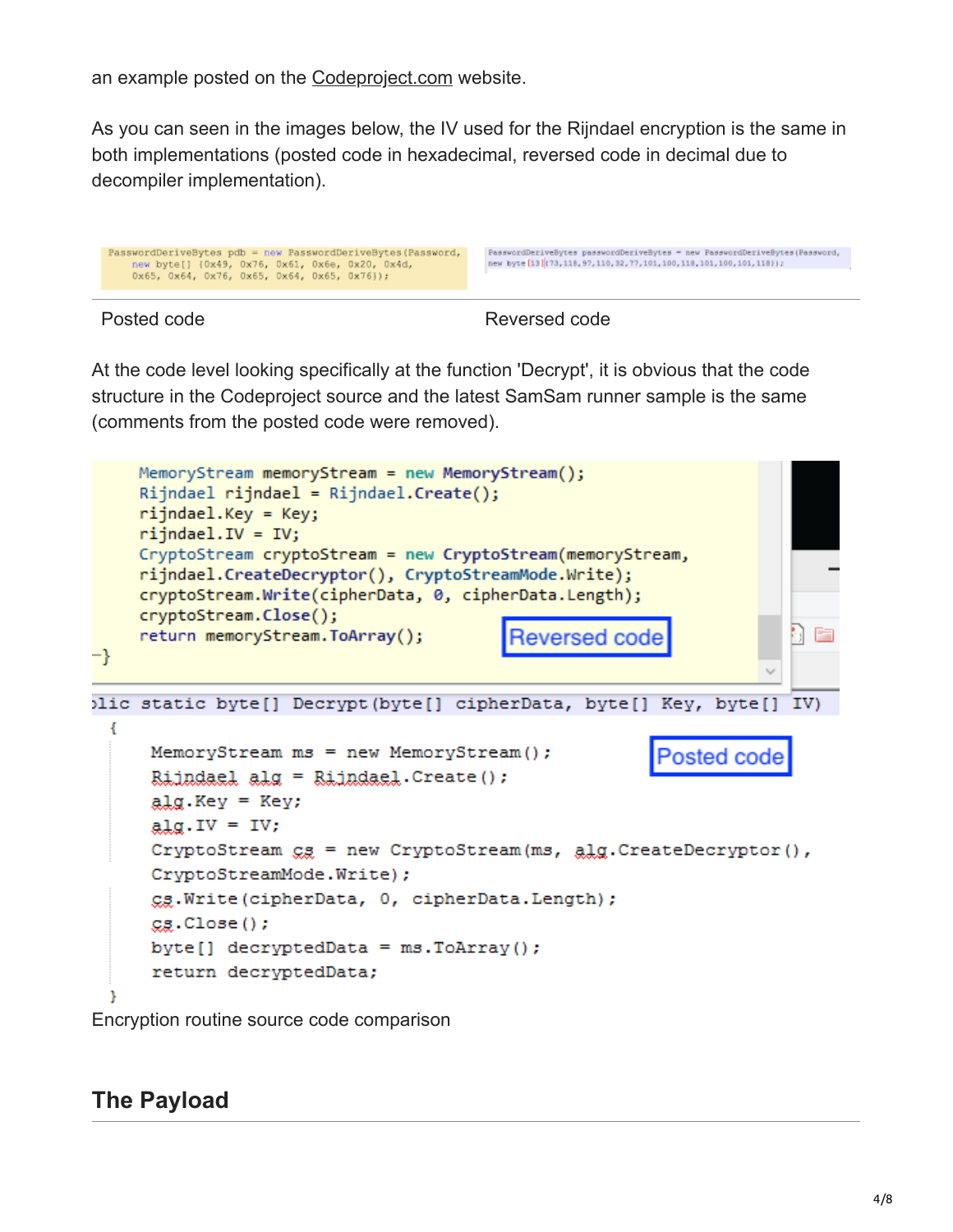Previous versions of SamSam put some effort into the obfuscation of the malware code by encrypting strings with AES. The new version also obfuscates functions, class names and strings, including the list of targeted file extensions, the help file contents and environment variables, this time using DES encryption with a fixed hard-coded key and the IV.

```
array = Encoding.UTF8.GetBytes(s);
  byte[] array2 = new byte[inputString.length];array2 = Convert.FromBase64String(inputString);
  DESCryptoServiceProvider dESCryptoServiceProvider = new DESCryptoServiceProvider();
  memoryStream = new MemoryStream();
  ICryptoTransform transform = dESCryptoServiceProvider.CreateDecryptor(array, rgbIV);
  CryptoStream cryptoStream = new CryptoStream(memoryStream, transform, CryptoStreamMode.Write);
  cryptoStream.Write(array2, 0, array2.Length);
  cryptoStream.FlushFinalBlock();
```
Once again, the adversary has put more effort into preventing the forensic recovery of the malware sample itself rather than only relying on the obfuscation the running malware code, which allowed us to reverse engineer this sample.

As mentioned before, the password to decrypt the payload is passed as a parameter to the loader, which reduces the chances of obtaining the payload for analysis.

Previous versions of SamSam had an equivalent method for making payload access difficult by launching a thread that would wait 1 second before deleting itself from the hard disk.

The comparison of the main encryption routines between the old and the new samples indicates that this version of SamSam is similar enough to have high confidence that it belongs to the same malware family.

| private static void EncryptFile (string plainFilePath, string e) | private static void EncryptFile (string plainFilePath, string      |
|------------------------------------------------------------------|--------------------------------------------------------------------|
|                                                                  | $\Box$                                                             |
| $bool$ $flag = true$ ;                                           | 8                                                                  |
| FileInfo fileInfo - new FileInfo (plainFilePath) ;               | 9                                                                  |
| try                                                              | 10                                                                 |
|                                                                  | 11<br>if (encc.checkOSCompatibility())                             |
|                                                                  | 12                                                                 |
|                                                                  | 13<br>encc.killOpenedProcessTree(plainFilePath);                   |
|                                                                  | 14                                                                 |
| if (File.Exists(encryptedFilePath))                              | 15<br>if (File.Exists(encryptedFilePath))                          |
|                                                                  | 16                                                                 |
| File.Delete(encryptedFilePath);                                  | 17<br>File.Delete(encryptedFilePath);                              |
|                                                                  | 18                                                                 |
| $byte[]$ byteArray = new byte[encc.headerSize];                  | 19<br>$byte[]$ byteArray = new byte[encc.headerSize];              |
| encc.WriteBytesToFile(encryptedFilePath, byteArray);             | 20<br>encc.WriteBytesToFile(encryptedFilePath, byteArray);         |
|                                                                  | 21                                                                 |
|                                                                  | $bool$ $flag = true$ .<br>22                                       |
|                                                                  | 23<br>FileInfo fileInfo = new FileInfo(plainFilePath) ;            |
| for (long num = $0L$ ; num < fileInfo.Length / encc.chunk        | 24<br>for (long num = $0L$ ; num < fileInfo.Length / encc.chunkSiz |
|                                                                  | 25                                                                 |
| int $num2 = default(int)$ :                                      | 26<br>int num2 = $default(int)$ :                                  |
| byte[] bytesFromFile = encc.GetBytesFromFile(plain               | 27<br>byte[] bytesFromFile = encc.GetBytesFromFile(plainFil        |
| byte $[]$ array = new byte $[num2]$ ;                            | 28<br>$byte[] array = new byte(num2];$                             |
| Buffer.BlockCopy(bytesFromFile, 0, array, 0, num2)               | 29<br>Buffer.BlockCopy(bytesFromFile, 0, array, 0, num2);          |
| if $(num2 > 0)$                                                  | 30<br>if $(num2 > 0)$                                              |
|                                                                  | 31                                                                 |
| byte[] byteArray2 = encc.EncryptStringToBytes(                   | 32<br>byte[] byteArray2 = encc.EncryptStringToBytes(arr            |
| flag = encc.WriteBytesToFile{encryptedFilePath                   | 33<br>flag = encc.WriteBytesToFile(encryptedFilePath, b            |
| if (!flag)                                                       | 34<br>if (!flag)                                                   |
| <b>New Variant</b>                                               | <b>Old Variant</b><br>35                                           |
| break:                                                           | 36<br>break:                                                       |
|                                                                  | Q(T)                                                               |

Encryption Routine Comparison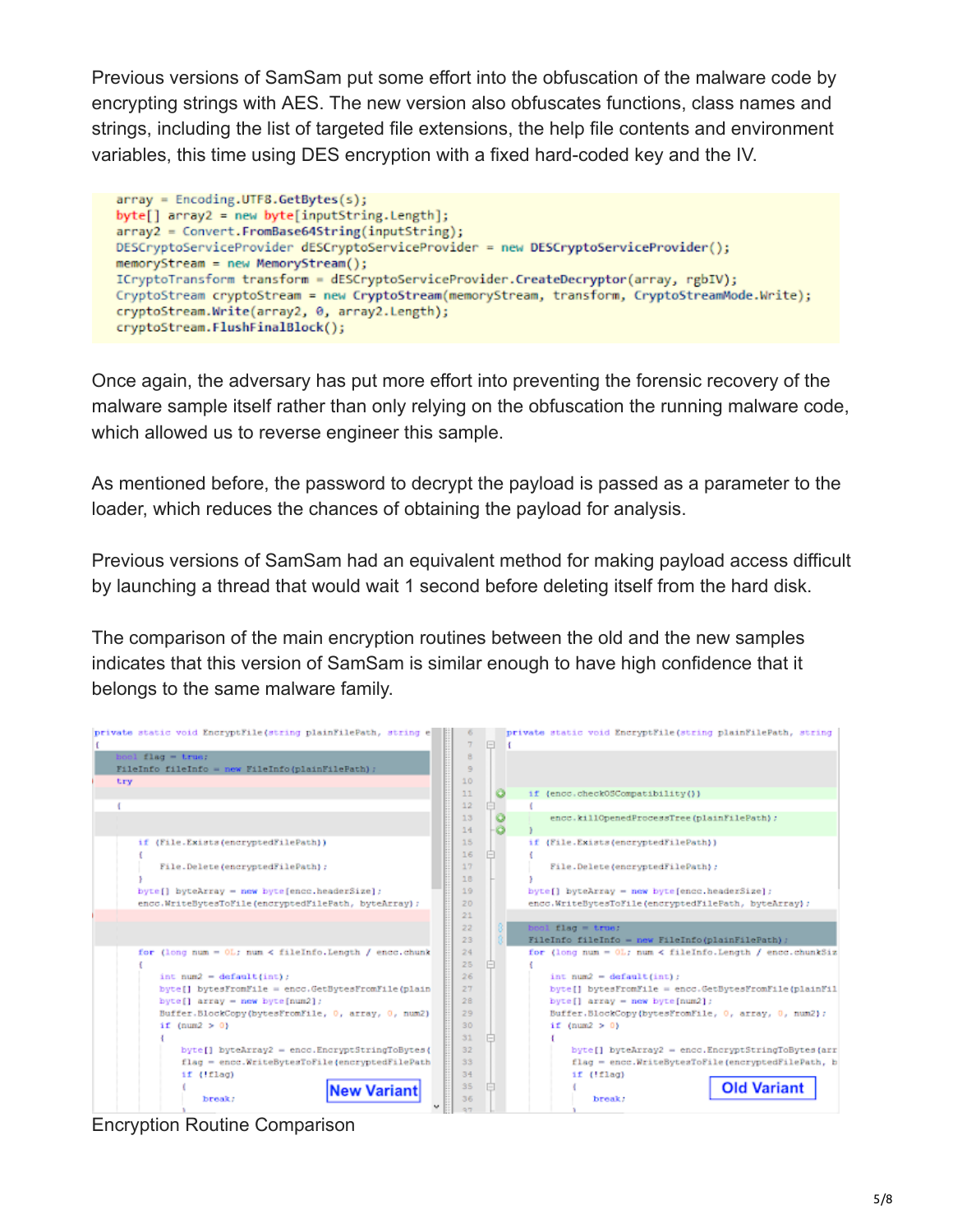While previous SamSam versions used the API call DriveInfo.GetDrives() to obtain the list of available drives, this new version has the drive letters hardcoded. After checking that a drive is ready it starts a search for targeted files on the non-blocklisted folder paths.

The new variant keeps the same list of targeted file extensions as some of the previous ones. It adds a few new entries to the list of paths not to encrypt, which includes user profiles "All Users", "default" and the boot directory.

This is in tune with most ransomware which attempt to preserve the operability of the victim's machine. If the machine operation is so damaged that the system cannot be booted then the victim will be unable to pay, whereas if they keep the machine able to function, with limited access to files/folders, then they have a greater chance of a victim paying for recovering their important files and documents.

```
public static bool condi(string file_path)
      if (file_path.ToLower() != Program.win_drive_installed.ToLower() + "windows" && file_path.ToLower() != Program.win_drive_installed.ToLower() + "windows" && file_path.ToLower().Contains("reference assemblies\\microsoft") &&
           return true;
      return false;
-}
```
Just like previous versions of SamSam the new version is especially careful to make sure that there is enough space on the current drive to create the encrypted document, thus avoiding any corruption that would lead to irrecoverable encryption.

```
public static void my_func_ready_for_enk (string _fullname_file _)
    FileInfo fileInfo = new FileInfo(_fullname_file_);
    try
     ŧ
         long availableFreeSpace = new DriveInfo(_fullname_file__).AvailableFreeSpace;
                                                                                                            - Makes sure there is enough free space
         long length - fileInfo.Length;
         ing iength = fileinfo.Length;<br>if (length < availableFreeSpace &<mark>& hew FileInfo(_fullname_file__</mark>).Length > 0 && !File.Exists(fileInfo.DirectoryName + "\\" + fileInfo.Name
         + Program.my_exnt_rns) && Istring.IsNullOrEmpty(Program.my_pbb_keyy_))
             Program.my_func_for_one_file__(_fullname_file__, Program.my_pbb_keyy_);<br>if (file.Exists(fileInfo.DirectoryName + "\\" + fileInfo.Name + Program.my_exnt_rns) && new FileInfo(fileInfo.DirectoryName + "\\" +
              fileInfo.Name + Program.my_exnt_rns).Length > length)
                  if (!File.Exists(fileInfo.DirectoryName + "\\" + Program.my_hlp_name_ + Program.my_extn_hlp_))
                       File.WriteAllText(fileInfo.DirectoryName + "\\" + Program.my_hlp_name_ + Program.my_extn_hlp_,
                      Program.my_content_of_hlp_file_);<br>for (int i = 0; i < 10; i++)
                           File.WriteAllText(fileInfo.DirectoryName + "\\000" + i.ToString() + "-" + Program.my_hlp_name_ + Program.my_extn_hlp_,
                           Program.my_content_of_hlp_file__);
                       ł
                  fileInfo.Attributes = FileAttributes.Normal;
                  File.Delete(_fullname_file__);
             \mathcal Y1
    \mathcal{H}
```
Unlike most ransomware, SamSam does not delete Volume Shadow Copies and creates an encrypted version of the original file which is then deleted using the regular Windows API. Although unlikely, due to block overwriting, recovery of the original files from the versions of affected folders saved by the operating system may be possible.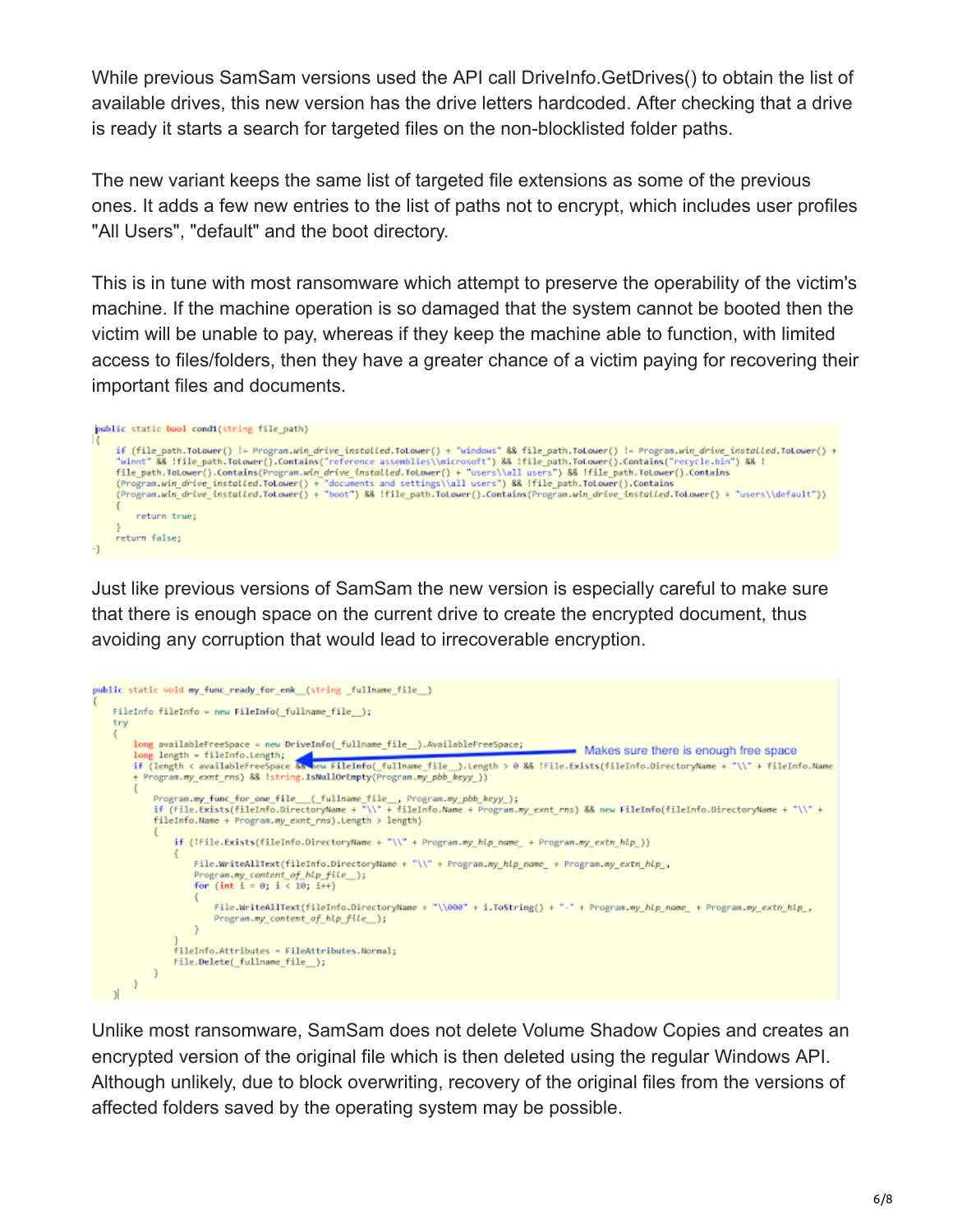# **Profitability**

In identifying the scope of this SamSam campaign, Talos analyzed the Bitcoin wallet addresses used by the attackers in each of these attacks. As of the time of this writing, the attackers have received approximately 30.4 BTC which equals \$325,217.07. As previously mentioned, it is possible that the attackers are leveraging multiple bitcoin wallets, however Talos has not observed any other than the one listed here being used in these attacks.

| 1MddNhqRCJe825ywjdbjbAQpstWBpKHmFR<br>No. Transactions<br>Address<br>23<br>e24fda9d167a47607d6625d50d88cc1686159f01<br>30.4 BTC<br><b>Total Received</b><br>Hash 160<br>0 BTC<br><b>Tools</b><br>Related Tags - Unspent Outputs<br>Final Balance<br><b>Donation Button</b><br>Request Payment | Summary |  | Transactions |  |  |
|-----------------------------------------------------------------------------------------------------------------------------------------------------------------------------------------------------------------------------------------------------------------------------------------------|---------|--|--------------|--|--|
|                                                                                                                                                                                                                                                                                               |         |  |              |  |  |
|                                                                                                                                                                                                                                                                                               |         |  |              |  |  |
|                                                                                                                                                                                                                                                                                               |         |  |              |  |  |
|                                                                                                                                                                                                                                                                                               |         |  |              |  |  |

#### **Recommendations**

As the specific initial threat vector is not known at this time, best practices should be implemented to minimize risk to organizations. Talos has outlined several best practices that should be considered in a previous [blog](http://blog.talosintelligence.com/2017/08/worm-defense.html) related to defending against ransomware related threats. In accordance with best practices protocols like SMB or RDP should never be internet facing.

### **IOCs**

#### SHA256s

0785bb93fdb219ea8cb1673de1166bea839da8ba6d7312284d2a08bd41e38cb9 338fdf3626aa4a48a5972f291aacf3d6172dd920fe16ac4da4dd6c5b999d2f13 3531bb1077c64840b9c95c45d382448abffa4f386ad88e125c96a38166832252 4856f898cd27fd2fed1ea33b4d463a6ae89a9ccee49b134ea8b5492cb447fb75 516fb821ee6c19cf2873e637c21be7603e7a39720c7d6d71a8c19d8d717a2495 72832db9b951663b8f322778440b8720ea95cde0349a1d26477edd95b3915479 754fab056e0319408227ad07670b77dde2414597ff5e154856ecae5e14415e1a 88d24b497cfeb47ec6719752f2af00c802c38e7d4b5d526311d552c6d5f4ad34 88e344977bf6451e15fe202d65471a5f75d22370050fe6ba4dfa2c2d0fae7828 8eabfa74d88e439cfca9ccabd0ee34422892d8e58331a63bea94a7c4140cf7ab